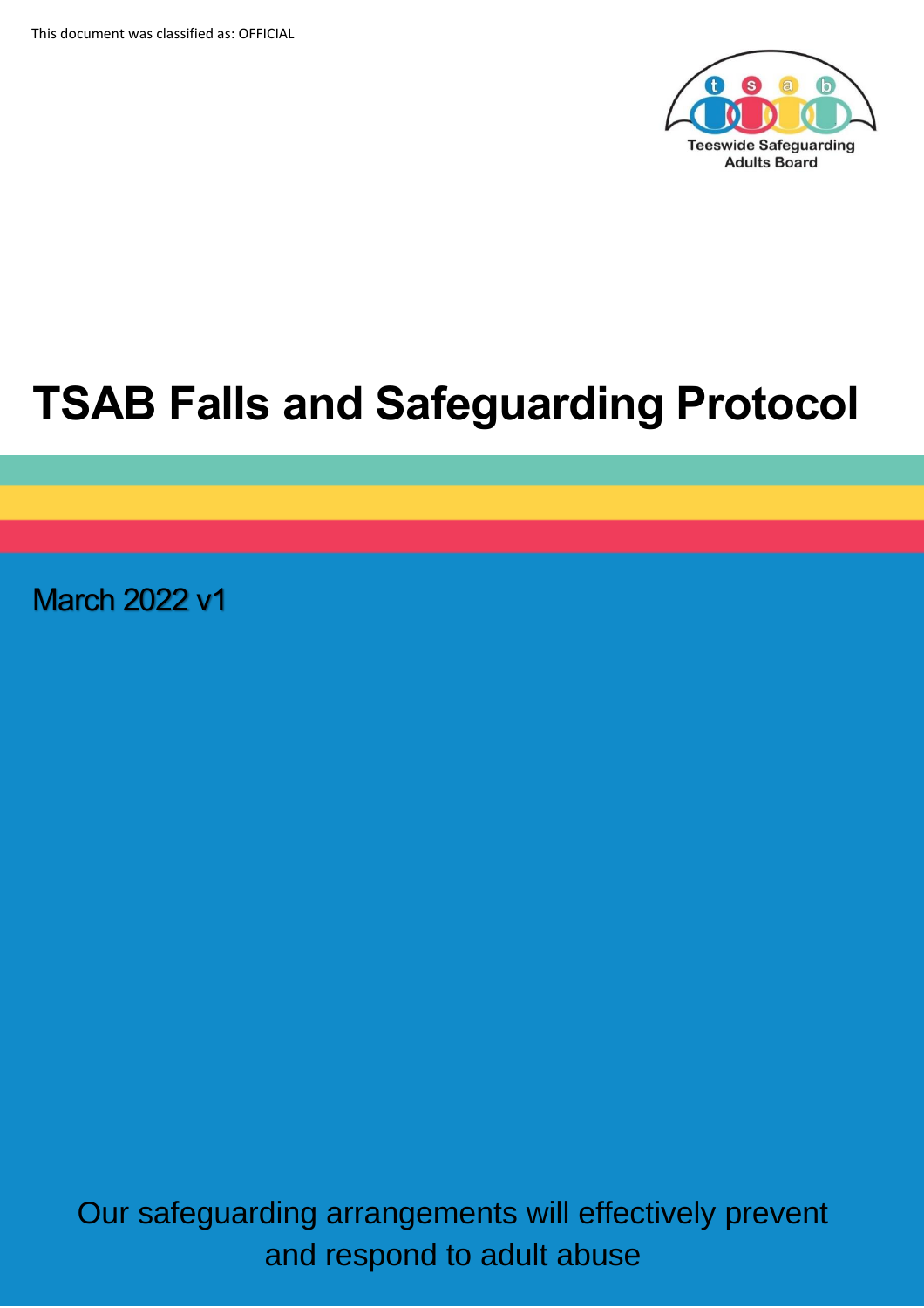# **Contents**

| <b>Template Revision</b> | Date Approved by | Change | Links to Other  | <b>Review</b> |
|--------------------------|------------------|--------|-----------------|---------------|
| <b>Number</b>            | the Board        | Record | <b>Policies</b> | Date:         |
|                          |                  |        |                 |               |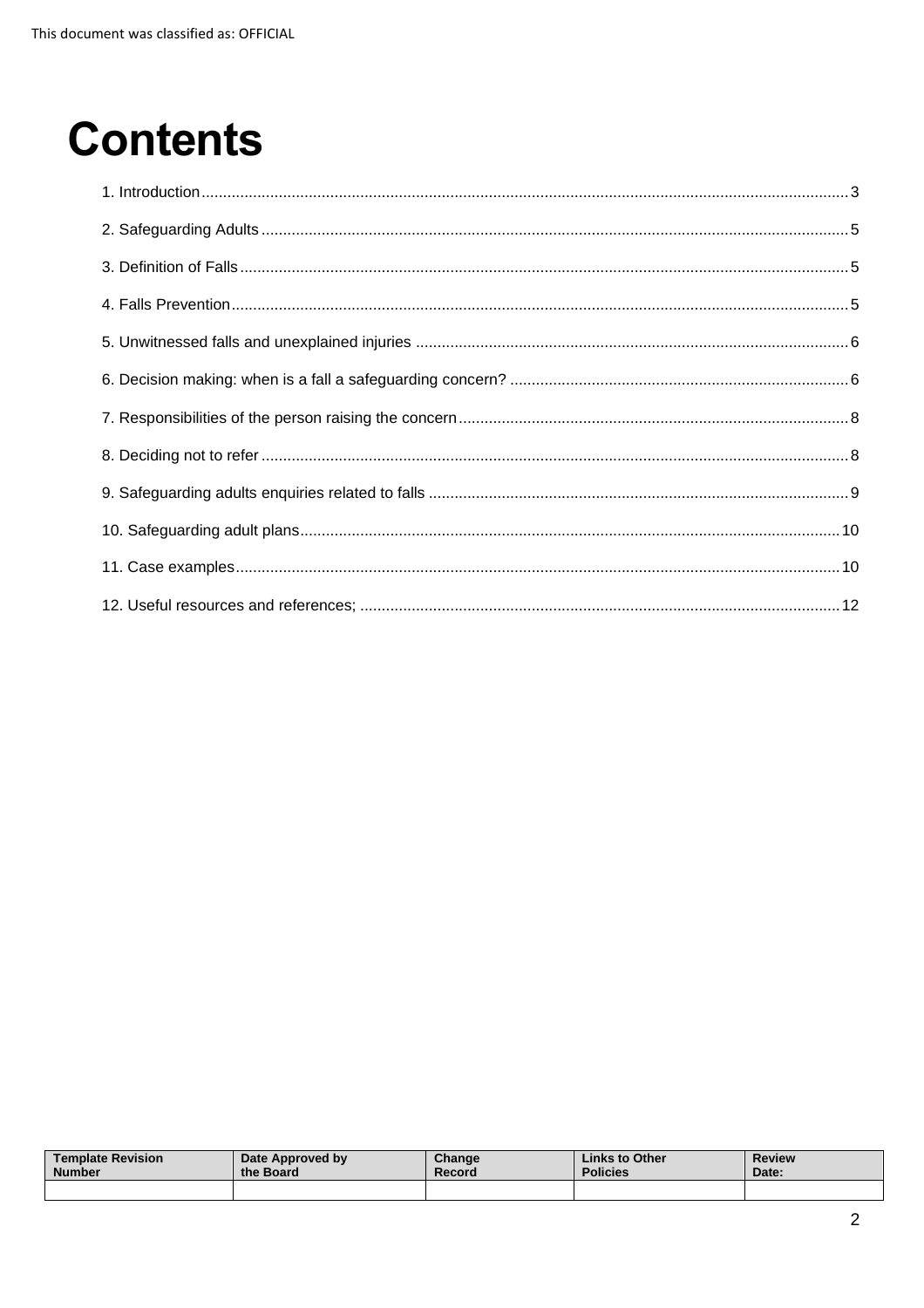## <span id="page-2-0"></span>1. Introduction

This TSAB Falls and Safeguarding Guidance has been developed to support staff in making decisions about when to raise a safeguarding concern in relation to falls.

The toolkit has been developed by a multi-agency task and finish group and in consultation with relevant service providers.

We gratefully acknowledge the agreement of both North Tyneside Safeguarding Adults Board and Newcastle Safeguarding Adults Board in using some of their materials.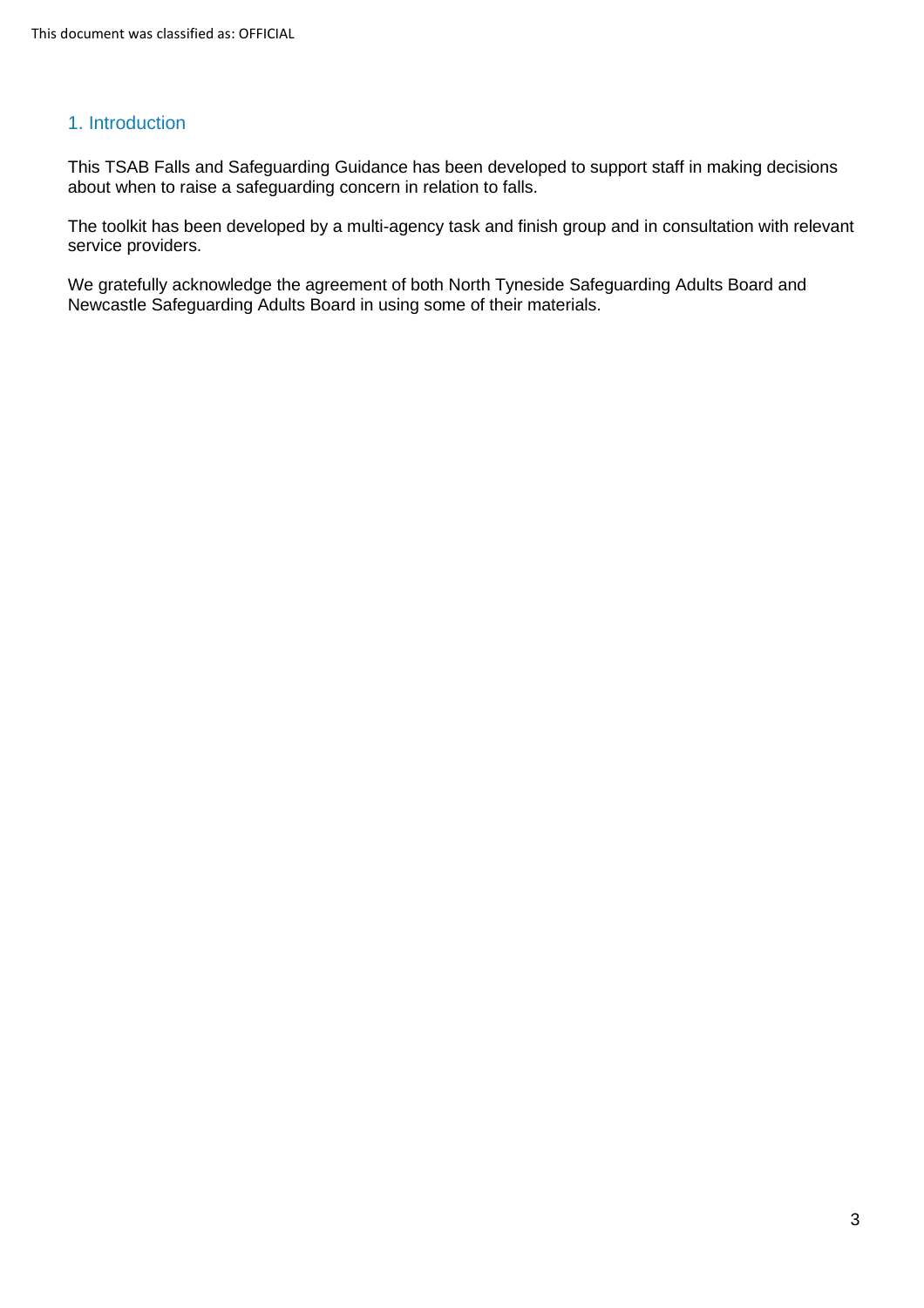TSAB Falls & Safeguarding Flowchart

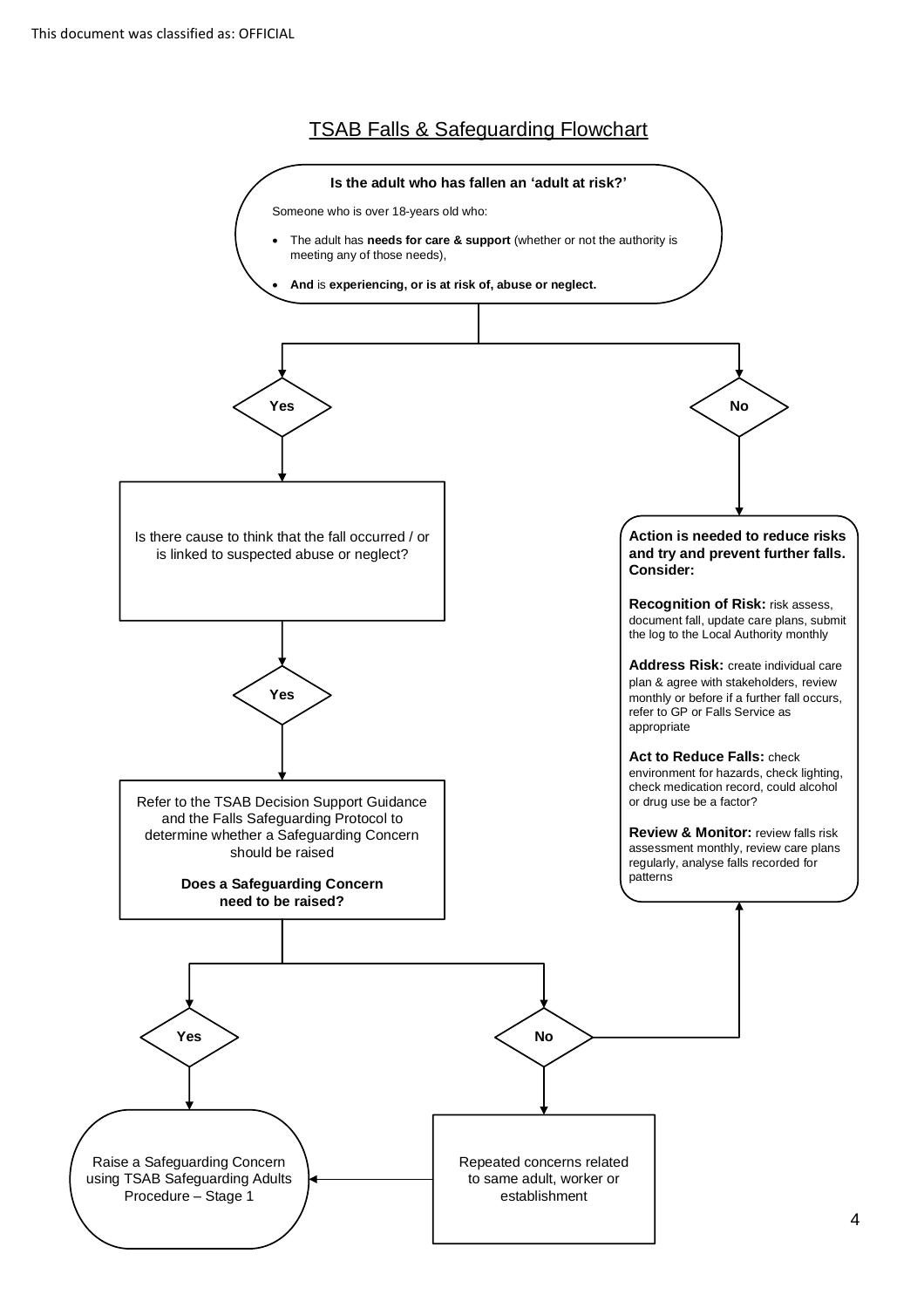## <span id="page-4-0"></span>2. Safeguarding Adults

Safeguarding adults is protecting an adult's right to live in safety, free from abuse and neglect. It is about people and organisations working together to prevent and stop abuse and neglect happening<sup>1</sup>.

Safeguarding duties apply to adults over 18 years old and:

- have care and support needs (whether or not the Local Authority is meeting any of those needs)
- is experiencing, or at risk of, abuse and neglect

An **adult at risk** may therefore be a person who, for example:

- is an older person who is frail due to ill health, physical disability, or cognitive impairment
- has a learning disability
- has a physical disability and/or sensory impairment
- has mental health needs including dementia
- has a long-term illness/condition
- misuses substances or alcohol
- is an unpaid carer, such as a family member/ friend who provides personal assistance

The Care and Support Guidance (2022) states that abuse and neglect can take place in many forms. In relation to falls this may be:

- Neglect and acts of omission
- Organisational abuse
- Physical abuse
- Self-Neglect

## <span id="page-4-1"></span>3. Definition of Falls

A fall is defined as an unintentional or unexpected loss of balance resulting in coming to rest on the floor, the ground, or an object below knee level.<sup>2</sup>

## <span id="page-4-2"></span>4. Falls Prevention

Falls can significantly damage self-confidence, increase social isolation, reduce independence, and hasten a move into a residential care setting. The fear of falling may lead to deterioration in a person's well-being and quality of life, even if the fall itself does not result in a serious consequence.

There is evidence that residents and service users are particularly at risk from falls and fractures in the first few months after admission to a new setting. This may be due to the environmental changes and/or a period of ill health prior to admission. It is therefore essential that all individuals are assessed for their risk of falling and a care plan put into place to manage risk, prior to, or as soon as possible after moving into residential care or a supported living environment.

Falls prevention strategies and interventions need to consider the fact that falls can have a number of causes, such as frailty, infection, confusion, and the effects of some prescribed drugs that require many different interventions.

Providers of health and care services will have a Falls Policy and Procedure; these should follow national guidance and good practice.

<sup>1</sup> Care and Support Statutory Guidance, 2022

<sup>2</sup> National Institute for Clinical Excellence, 2015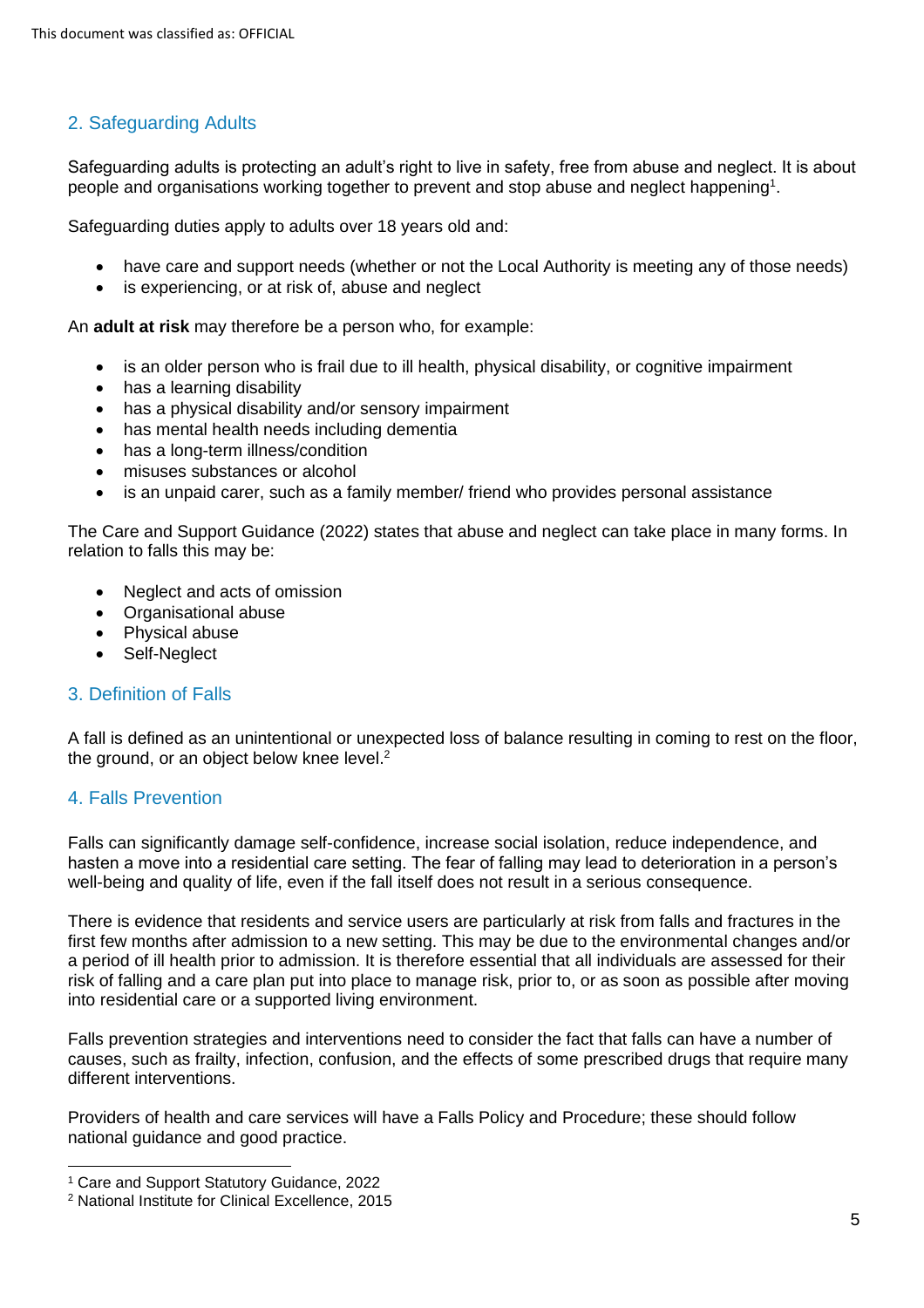Please refer to Section 11 for further information and useful resources.

### <span id="page-5-0"></span>5. Unwitnessed falls and unexplained injuries

It is important to note the difference between an 'unwitnessed fall' and an 'unexplained injury'. **Unwitnessed falls** as when a fall has occurred, and the person has explained what happened. If there is no suggestion that the fall occurred due to possible abuse, neglect or omission of care, a safeguarding concern is not required. All falls should continue to be reported in line with the service provider's management of incidents policies, and contractual/registration requirements, with risk assessments being reviewed and post fall protocols being adhered to, whether a safeguarding concern is raised or not.

Any fall that is deemed as unwitnessed, unexplained and results in injury should be referred to as an **unexplained injury**, rather than an unwitnessed fall. In these circumstances the senior staff member on duty should use judgement based on the evidence available to determine what may have happened. If the person has an injury which cannot be explained, then this should be referred as a safeguarding concern.

In any event, it is important that immediate medical attention is sought when a person presents with any head injury whether or not the cause is known. If there are no injuries evident at the time of the incident, ongoing monitoring must be undertaken, and advice sought if there is any change to clinical presentation.

## <span id="page-5-1"></span>6. Decision making: when is a fall a safeguarding concern?

#### Remember:

- Not all falls will require a safeguarding concern to be raised.
- The person raising the safeguarding concern will need to consider whether the person is an adult at risk and whether there was abuse or neglect linked to the fall.
- A safeguarding concern is not the route to access further support/ services in relation to falls.

#### What to consider:

A fall can be a safeguarding concern if there is abuse or neglect linked to it. There could be concerns that the fall occurred because of abuse or neglect (including self-neglect) or that care and treatment following a fall was abusive or neglectful.

The person raising the safeguarding concern will need to decide whether one of the following categories of abuse apply:

- Neglect the person/s responsible for the care and support needs (whether paid or unpaid) did not carry out their responsibilities as expected before or after the fall
- Organisational abuse the fall occurred because of wider systemic failures within an organisation e.g. failure to carry out risk assessments, poor staffing levels, lack of communication regarding care plan
- Physical abuse someone pushed or tripped the adult resulting in the fall
- Self-neglect the fall happening because of a lack of self-care, care of the environment or a refusal of services. Mental capacity will be a key consideration in these cases.

The following questions might be helpful in determining whether the fall should be referred as a safeguarding concern.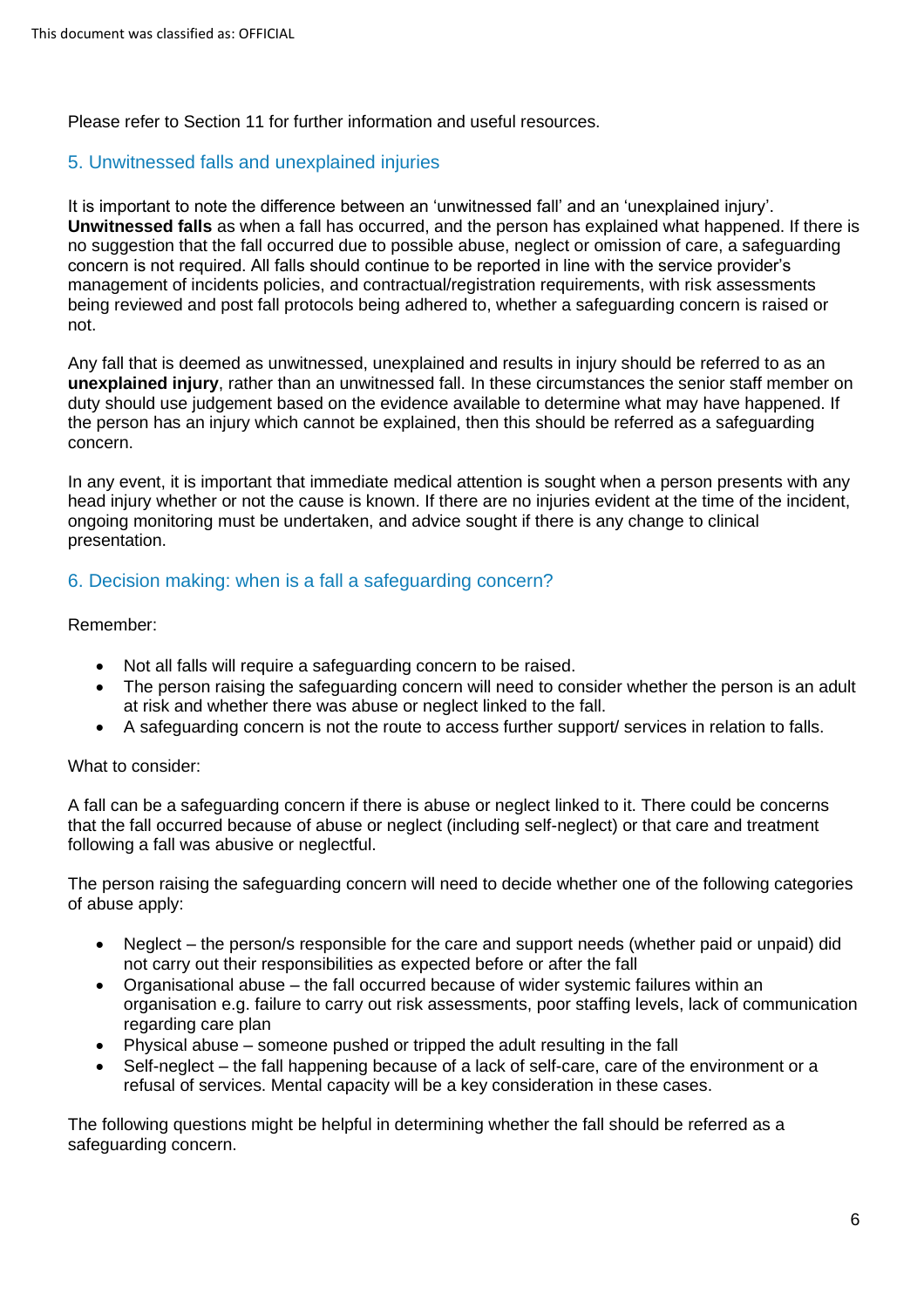#### **Was the person a known falls risk and therefore was the fall predictable/ preventable? Has the person fallen under similar circumstances more than once?**

If the fall was not predictable (i.e. it was the first known fall), it is unlikely that the fall would be considered under safeguarding adults procedures. Professionals should consider a referral to GP/Falls service and develop/update risk assessments and care plans.

#### **Does the person have a falls risk assessment in place and was this appropriately documented, communicated and followed?**

If the person was a known falls risk, there would be an expectation that this would be documented and communicated with all relevant professionals and those providing care and support. It would also be expected that there was a risk assessment in place to try and prevent the falls and/ or reduce the level of harm caused because of the falls. A safeguarding concern should be made or considered if the person was a known falls risk, and the risk was not appropriately documented or communicated.

#### **Were all necessary aids and equipment (e.g. call bell, fall mat/ sensor, walking aids) available and working? Were these used as would be expected?**

A safeguarding concern should be made or considered if the fall could have been prevented or the level of harm reduced, if it was reasonable to expect that the service should have used specific equipment or aids which were not available. This includes if they were available but not working, or available but staff not trained to use them. If the equipment or aids were available but not used, this might suggest negligence on the part of the staff and therefore it would be appropriate to raise a safeguarding concern.

#### **Is it possible that a crime has occurred?**

It may be that the incident relating to the fall would constitute a crime. Crimes that may be applicable include ill-treatment/ wilful neglect under the Mental Capacity Act 2005, breach of Health and Safety at Work Act, common assault. If this is the case then a safeguarding concern must be raised, in addition to a report to the police and/or the Health and Safety Executive.

## **Are there others at risk now or in the future?**

Consideration should be given to unsafe practices and or procedures within the care or health setting that could lead to the harm of adults with care and support needs. In these circumstances a safeguarding concern should be raised.

#### **What is the impact of the fall on the person, e.g. has the fall resulted in injury and what is the extent of the injury?**

On its own the impact of the fall does not necessarily determine whether a safeguarding concern should be raised, e.g. no harm may have occurred on this occasion but there is a concern that the person or others may be at risk in the future and therefore consideration should be given to raising a safeguarding concern. However, generally the more serious the impact of the fall the more likely it is that a safeguarding concern should be made. Following medical assessment, it may be apparent that the person has suffered a significant/ serious injury. In the event of a death related to a fall, this should always result in a safeguarding concern being raised, even if it is unclear whether the fall directly caused the death.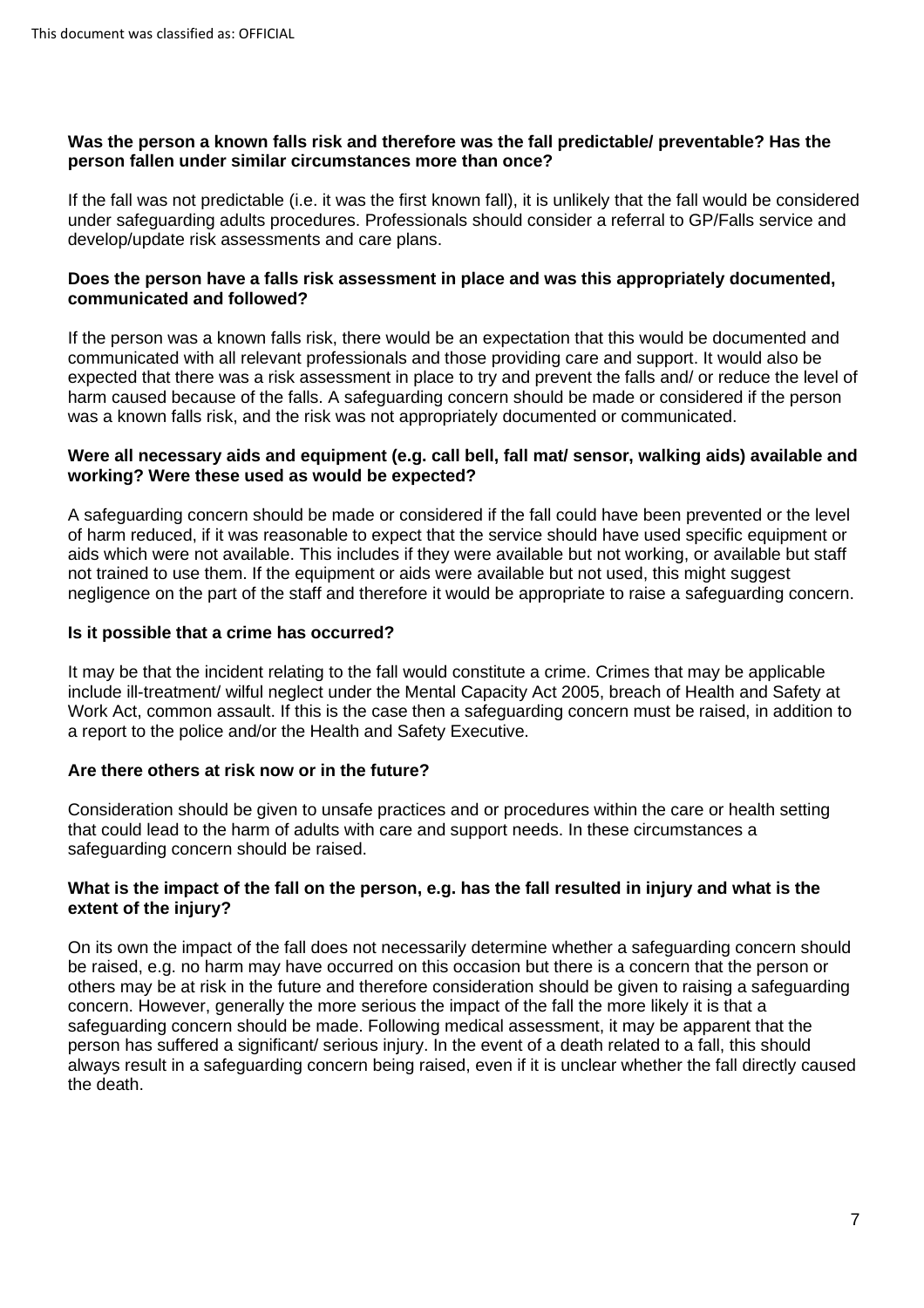#### **What are the views of the person or their representative about what they want to happen?**

A key consideration with any safeguarding concern is whether the person or their representative consents to the concern being raised and what they want to happen as a result of the safeguarding enquiry. If the person or their representative does not consent to the safeguarding concern being raised or does not want anything to happen then the person raising the concern would need to consider whether there is a legal basis for overriding consent, for example, because others may be at risk or it is in the public interest.

#### **What happened following the fall?**

It will be necessary for the person raising the concern to consider whether the actions taken or not taken following the fall constitute abuse. It may be that the fall itself did not meet the criteria for safeguarding but the subsequent actions or lack of actions amount to abuse or neglect. The person raising the concern should consider how the immediate needs of the person were met, were they appropriately or inappropriately moved, was the necessary medical attention sought?

#### **Was the fall witnessed?**

An unwitnessed fall may be more likely to result in a safeguarding concern being raised due to the unknown nature or circumstances leading up to it.

It will be helpful to refer to the [TSAB Decision Support Guidance](https://www.tsab.org.uk/wp-content/uploads/2020/08/Decision-Support-Guidance-V5.1.pdf) to assist with decision making. In accordance with the key principles of safeguarding adults, any actions taken must be proportionate to the presenting risk or harm and be driven by the desired outcomes of the adult or their representative.

## <span id="page-7-0"></span>7. Responsibilities of the person raising the concern

Once a decision has been made to raise a safeguarding concern, it is important that the normal referral routes are used. This may be directly into the Local Authority or via the organisation's safeguarding adults team or lead. Please see [TSAB Inter-agency Safeguarding Adults Procedures.](https://www.tsab.org.uk/wp-content/uploads/2021/06/Inter-Agency-Safeguarding-Adults-Procedure-V11-FINAL-1.pdf) If wilful neglect or any other criminal act is suspected, then the police must be contacted.

Specific information which should be included in the Safeguarding Concern form includes:

- Any injuries sustained as a result of the fall (attach body map to the concern)
- Information relating to previous falls/ falls risk/ falls risk assessment
- Action taken following the fall (e.g. medical intervention, contact with the person and their family)
- Any plans put in place to address an increased risk in falls

There is an expectation that safeguarding concerns are discussed with the individual and/or their representative wherever possible, and that they are involved in discussing the concern and agreeing on an appropriate course of action. This is called Making Safeguarding Personal (MSP). In cases where there is a pattern of falls involving one or more people receiving care from the same provider, a safeguarding concern will need to be raised even if the person is not in agreement in order to safeguard others who use the service.

## <span id="page-7-1"></span>8. Deciding not to refer

If the fall does not require a safeguarding adults concern to be raised, there will be actions that need to be considered to reduce risks and to try and prevent falls happening again in the future. It is also good practice to record the rationale for not raising a safeguarding concern.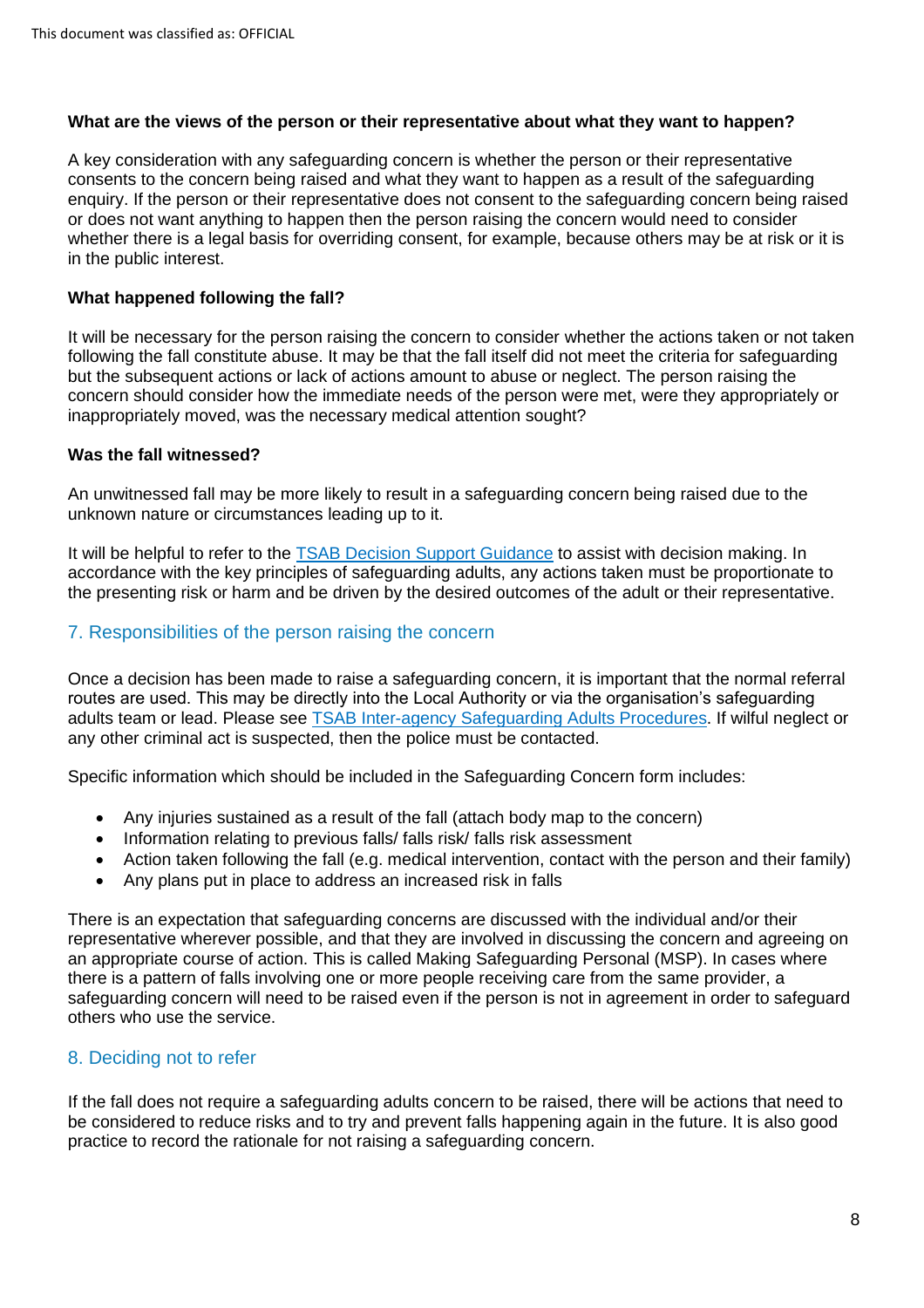#### **Recognition of Risk**

- Assessment of risk prior to commencing service
- Complete falls risk assessment
- Document falls history
- Ensure all falls are recorded on the incident form or log for further analysis
- Update Care Plans
- Submit the log to the Local Authority each month

#### **Address risk**

- Write individual care plan to cover risks to service user/ patient
- Agree care plan and sign off by all stakeholders
- Review monthly or before this if a further fall occurs
- Provide falls prevention information
- Refer to GP or Falls Service, as appropriate

#### **Act to reduce falls**

- Check environment for trip/slip hazards, including the condition of carpets and uneven floor surfaces
- Check lighting is sufficient/ have eye tests been carried out recently
- Is the medication record up to date
- Could alcohol/ drug use be a factor?

#### **Review and monitor**

- Review falls risk assessment monthly or if there are changes to medication, physical or mental health or if a fall occurs
- Review care plan if there are changes to medication, health or falls
- Analyse falls recorded on the incident /accident logs for triggers or patterns. Multiple falls related to the same person and/ or service might suggest the need for a safeguarding concern to be raised.

## <span id="page-8-0"></span>9. Safeguarding adults enquiries related to falls

On receipt of the safeguarding adults concern, the Local Authority will decide whether there is a duty to conduct a Safeguarding Adults Enquiry (Section 42) to investigate the concern. The Local Authority may carry out the enquiry themselves or may determine that they are able to 'cause' the enquiry to be undertaken by someone else, for example, the provider. Please see [Causing Section 42 Enquiries](https://www.tsab.org.uk/wp-content/uploads/2020/03/TSAB-Causing-S42-Enquiries-Guidance-V1-2nd-DRAFT.pdf)  [Guidance v1.](https://www.tsab.org.uk/wp-content/uploads/2020/03/TSAB-Causing-S42-Enquiries-Guidance-V1-2nd-DRAFT.pdf)

Whoever is undertaking the enquiry should consider who should be involved; the list below is not exhaustive and it will depend on the circumstances of the concern.

- The person/ representative
- The Local Authority Safeguarding Team (should be involved in all cases where the concern relates to a paid worker, volunteer or service provider)
- Falls specialists
- Service Provider (health, social care, housing)
- CQC
- **Commissioner**
- Community team and rehabilitation team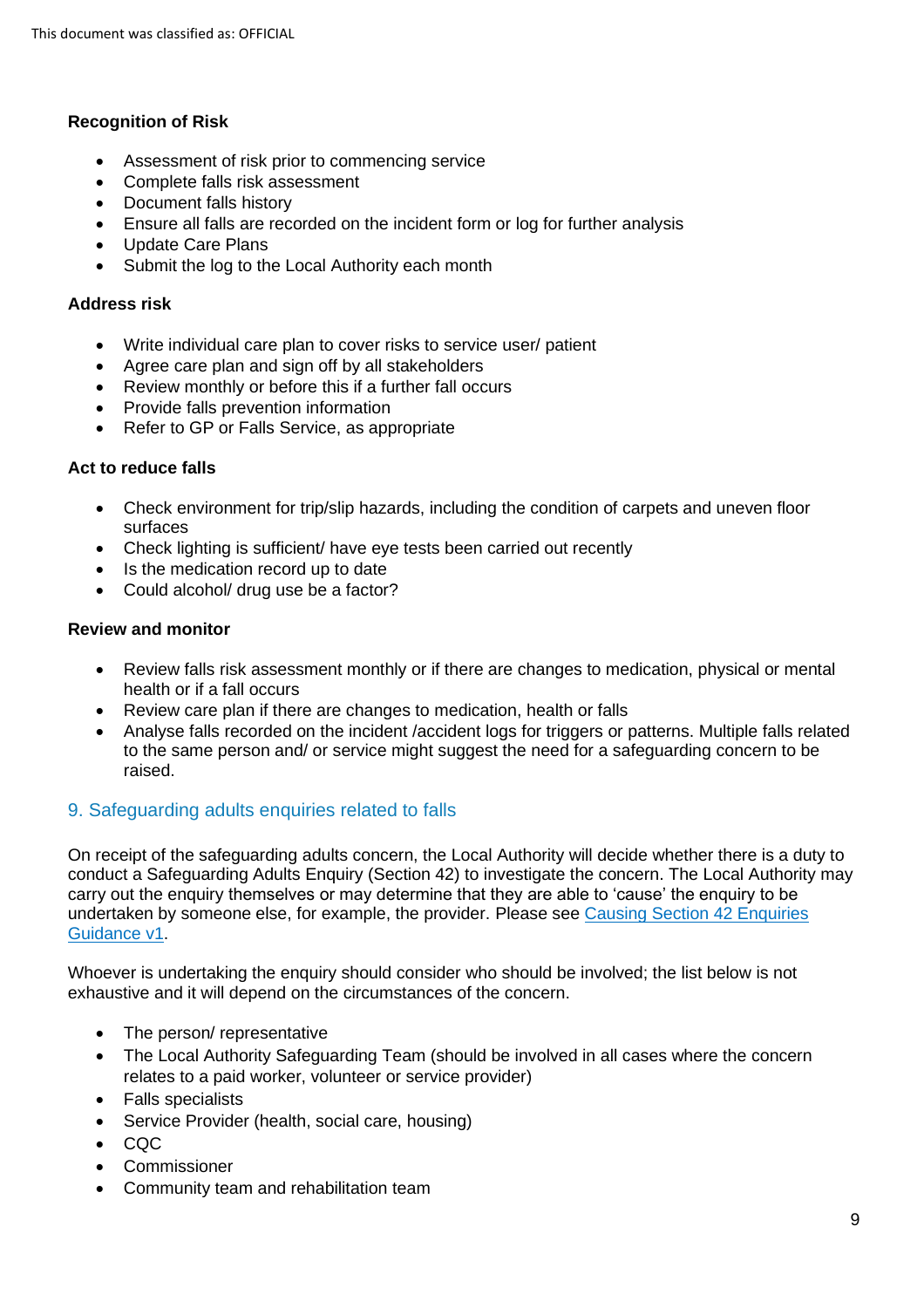- Community nurse
- Social worker
- Police
- Coroner (in the event of death)
- Health and Safety Executive

## <span id="page-9-0"></span>10. Safeguarding adult plans

The following list provides some examples of actions that may feature in a safeguarding adults plan where the concern relates to falls.

- Holistic falls risk assessment
- Multiple Interventions for example: physical health, mental health and emotional needs
- Referral to Falls Clinic
- Medical/ care needs assessment
- Home hazard's assessment and safety interventions
- Provision of equipment or aids
- Training for staff
- Revision of policy and procedures
- Disciplinary action (including possible referral to DBS/ professional bodies)
- Criminal action

## <span id="page-9-1"></span>11. Case examples

#### **MR FRANK**

Mr Frank had been living in a residential care home for people over the age of 65 for over two years, he was experiencing a deterioration in his cognitive ability, which was also impacting on his mobility, however since moving into the care home he had not sustained a fall.

Staff had completed a falls risk assessment for Mr Frank which had been reviewed monthly, he had previously been assessed as a low risk of falls however on the last review the risk had increased to a medium risk of falls. Mr Frank's mobility care plan had been updated to reflect the increase in risk and a request for a GP review had been made due to a general deterioration in his presentation.

Following the GP review a referral to the physiotherapist team had been made who had attended the home and advised Mr Frank would benefit from a walking frame. Mr Frank's care plan had been updated to reflect the advice given by the physiotherapist which included Mr Frank utilising the nurse call system to summon assistance when getting out of bed.

On one occasion Mr Frank did not use the nurse call system and got out of bed without assistance, he was heard shouting and when staff attended, he was found lying on the floor near his bed. Mr Frank had not sustained any injuries. Following the fall staff had completed an accident form, informed his family and care manager, updated his falls risk assessment and reviewed his mobility care plan.

The review considered the reliance of Mr Frank himself to use call aids to summon help and given his cognitive impairment, sensor mats were also considered.

Referral to safeguarding adults not required. Rationale:

 $\checkmark$  Falls risk assessment in place which had been reviewed monthly and following the fall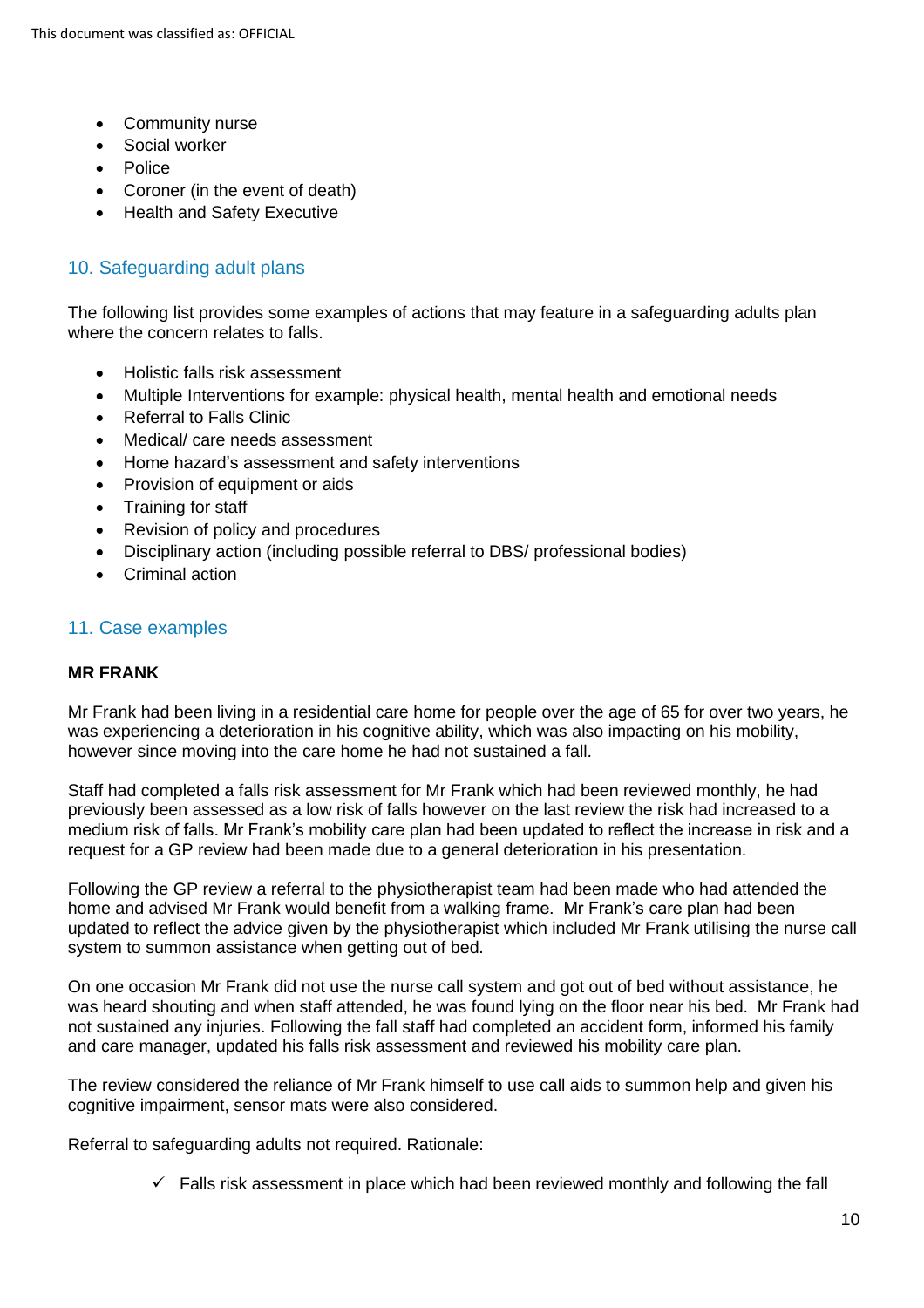- $\checkmark$  Mobility care plan in place which reflected the falls risk assessment, reviewed following the fall and appropriate actions identified within the care plan to reduce the risk of falls
- $\checkmark$  Specialist professional involved in assessing mobility and falls risk
- $\checkmark$  Mobility aids and call aids in place however the call aid not utilised by Mr Frank
- $\checkmark$  One-off incident causing no harm
- $\checkmark$  Correct action taken following the fall

#### **MRS SMITH**

Mrs Smith is an 80-year-old female who resided in a care home where she had 24-hour nursing care. Mrs Smith's mobility would fluctuate and her mobility began to decline.

Over a two-week period, Mrs Smith had 3 falls where she was supported by staff to get up off the floor. On the fourth occasion Mrs Smith was found in her bathroom on the floor with marks to her head, arm and leg. The care home manager called the Safeguarding Team to ask if a Concern needed to be sent as a result of the fall. During this discussion there was no disclosure of the first three incidents.

During the decision-making stage it was identified that there were previous falls and Mrs Smith sustained injuries from the fall. At the time Mrs Smith felt staff should have been supporting her whilst she was on the toilet. Staff had gone off to see another resident and Mrs Smith was unable to hold her own body weight causing her to fall.

The concern was progressed for further enquiries which identified failings by staff. It was identified that no urgent medical attention was sought by the staff despite Mrs Smith having a mark on her head. The care home acknowledged this failing and agreed that their policy is to call for urgent medical attention with any unwitnessed or witnessed head injury.

The staff involved were subject to disciplinary matters for failing to support Mrs Smith in the way her care plan stipulated. All staff were supported with a team session to discuss what had happened and ways to avoid this in the future.

Referral to safeguarding adults was required. Rationale:

- ✓ Mrs Smith has Care & Support needs
- $\checkmark$  Known falls risk
- ✓ Attempts to address risk do not appear to have reduced risks
- ✓ There are concerns about Mrs Smith's ability to protect herself from harm
- ✓ TSAB decision support guidance considered
- $\checkmark$  Risk of significant / critical harm

#### **MRS FELLOWES**

Mrs Fellowes is a 94-year-old lady who has a diagnosis of Alzheimer's Dementia with unclear speech that is difficult to comprehend. Mrs Fellowes is fully reliant on care staff for the management of her personal safety and care which include meal provision, hygiene support and medication. Mrs Fellowes is currently a resident within a regulated care setting.

Mrs Fellowes is non-compliant with intervention including medication, she relentlessly walks throughout the unit corridors and can be invasive to peers thereby putting herself at risk.

Throughout a 6-month period 4 safeguarding concerns had been made to the Local authority in relation to physical abuse due to what was believed to be unwitnessed falls.

Over the six-month period a total of 32 possible falls were identified some of which resulted in fractures, cuts and bruising.